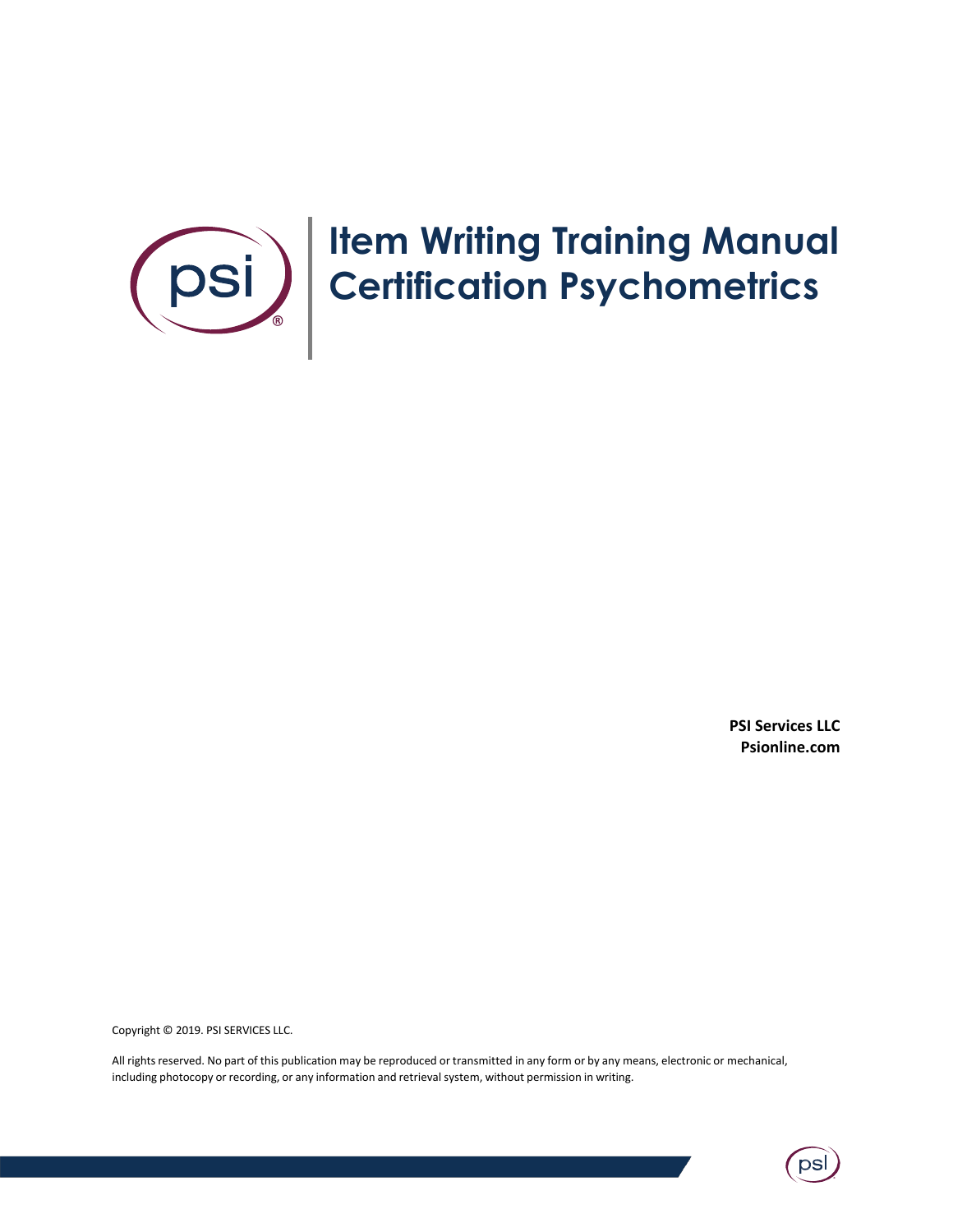# **Introduction**

## **Purpose of the Manual**

The purpose of this manual is to provide supplemental information that supports the item writing training conducted by PSI Cert Psych. The contents within this manual are intended for the creation of multiple-choice items suitable for credentialing exams.

By following the instructions in this manual, item writers of professional associations will increase their proficiency in writing effective items for credentialing examinations. The item examples used in the following instructional sections make use of general knowledge in order to facilitate understanding of the general principles offered throughout this manual. The skills needed for writing quality items are similar across content disciplines.

## **Overview of Item Writing**

The cornerstone of any credentialing examination is the individual item. Tasks and knowledge required for work or practice should be identified on the basis of a job analysis and are the justification for the content outline used for the examination. All items should be linked directly to the exam content outline.

The multiple-choice item is most frequently used and appropriate for all types of examinations (e.g., credentialing, training assessment, employment, classroom-based, and college entrance). The most commonly used type of test item in certification and licensure (credentialing) examinations is the conventional multiple-choice item with one correct response and three incorrect responses. Although many other alternative item formats exist (e.g., multiple choice multiple response, true-false, 3-option multiple choice, discrete option multiple choice, hot spot, drag-and-drop), their use may not be appropriate for all testing programs.

This guide is designed to familiarize item writers with the overall process and the best practices of writing a multiple-choice item that can be used for examinations developed by PSI Services (PSI). It is not a comprehensive discussion of examination development.

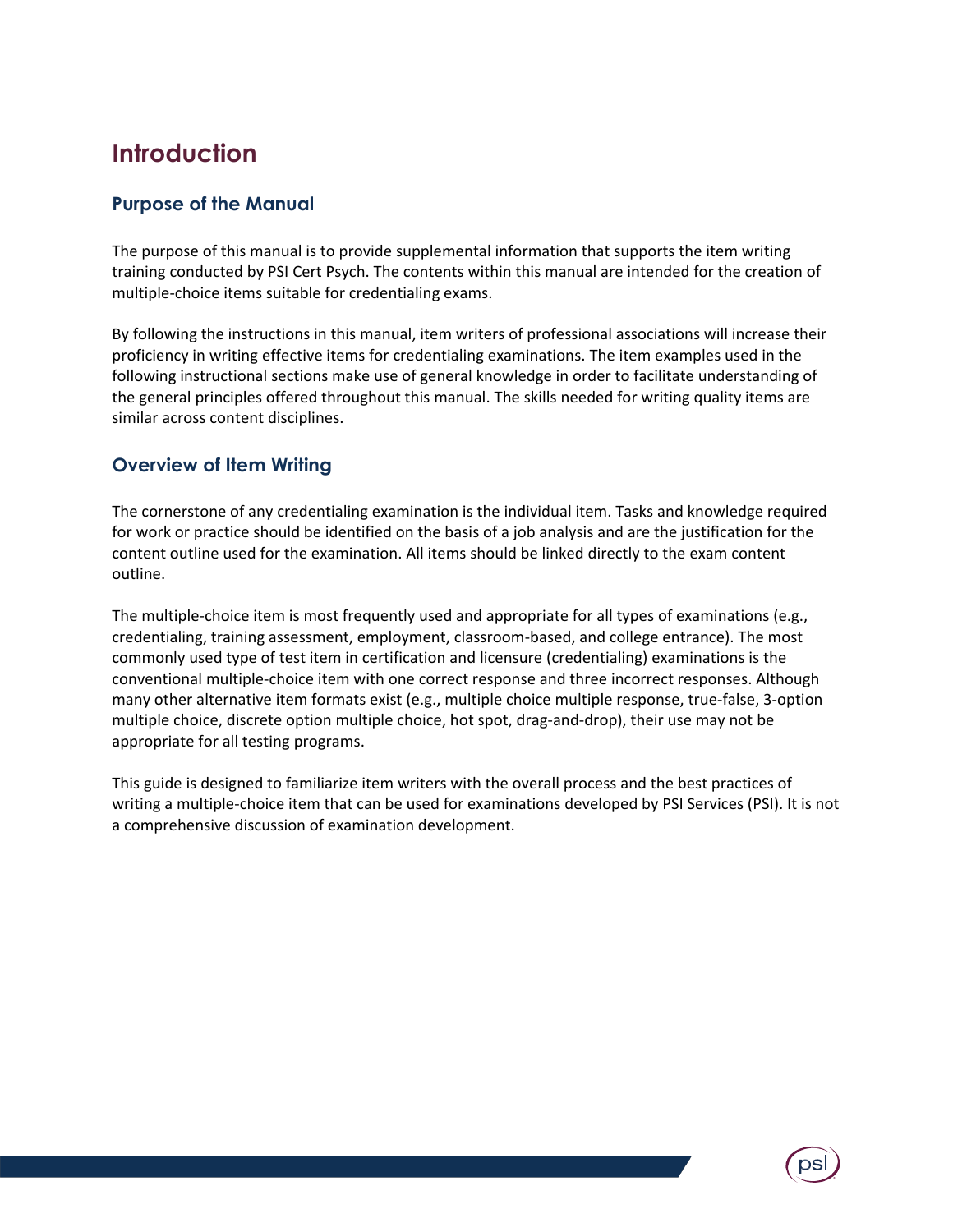# **Anatomy of a Multiple-Choice Item**

# **Item Anatomy**

The single-response multiple-choice item type consists of a stem, followed by a series of possible answers or completions, called options. An understanding of the following key terms is important to establish uniformity:

- **Item** An item is a single scorable element of an exam and it encompasses all of the text presented to examinees. In multiple-choice testing, it is customary to speak of test items rather than questions, because items may be presented in formats other than a question and the emphasis is on scoring.
- **Stem** The stem is the portion of an item that issues a prompt usually in the form of a question, but addition information such as tables or graphics may also be included. The stem of the item should clearly present the central problem or idea.
- **Options -** Options are the possible responses to the stem. Options are further delineated as distractors, which are the incorrect response, and the key, which is the one correct response.



# **Formats for Stem**

The two formats of the stem are as follows. Use whichever format is most clear, concise, and direct.

#### **Question and Response**

Which planet is orbited by the Galilean moons?

- A. Jupiter
- B. Mars
- C. Neptune
- D. Saturn

#### **Complete the Sentence**

The orbits of the Galilean moons center on

- A. Jupiter.
- B. Mars.
- C. Neptune.
- D. Saturn.

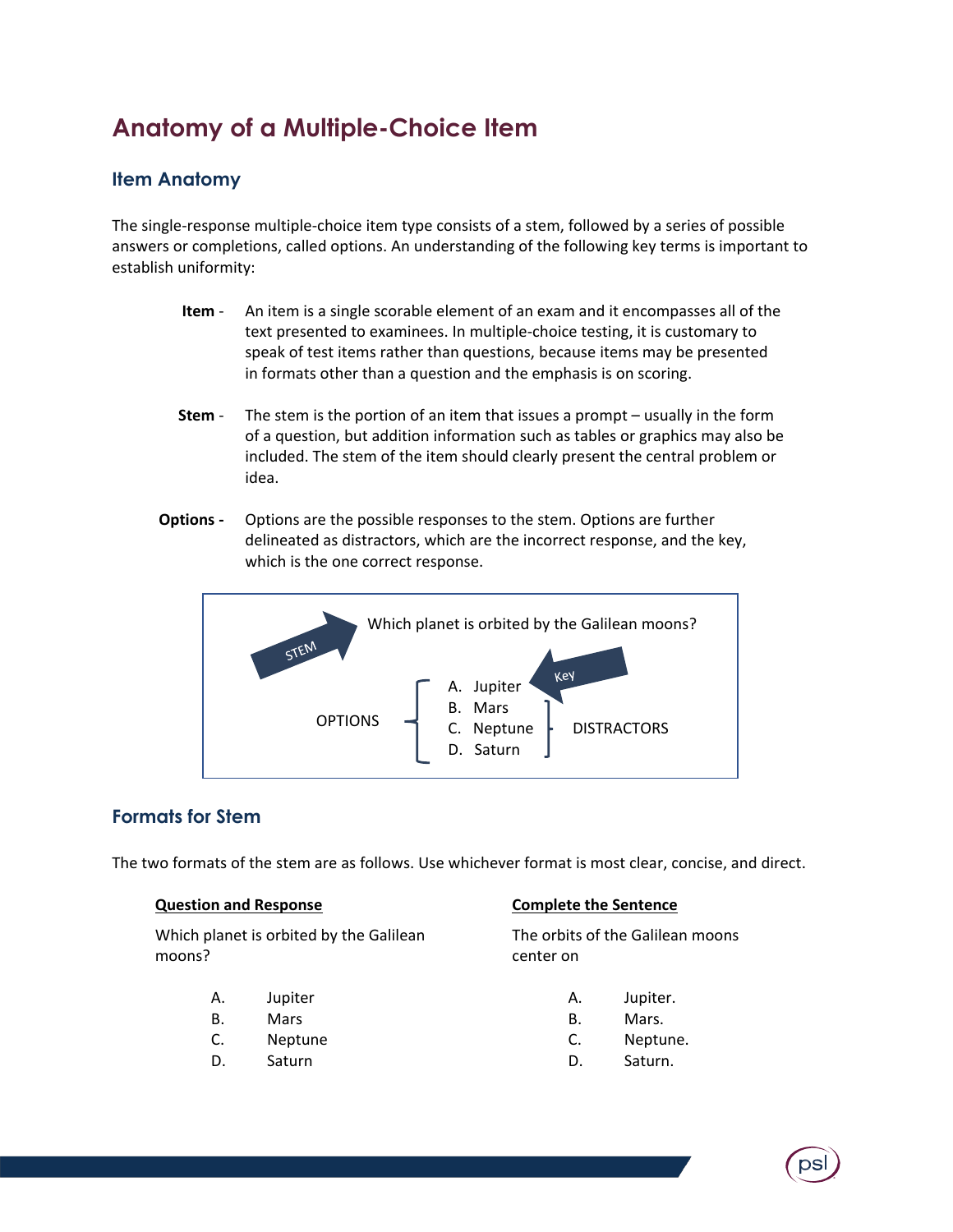# **Characteristics of Well-Constructed Items**

#### **An item should:**

- be categorized to a section of the Exam Content Outline.
- assess something that is relevant and important to the job.
- describe realistic and practical situations.
- not use language verbatim from a reference.
- include the most current information available.
- avoid jargon and overly conversational language.
- describe individuals in an objective manner.
- avoid terms that may perpetuate stereotypes.
- avoid pronouns and instead use a title or description.
- include word and phrases that are universally-understood.
- include technical terms but avoid regional or cultural terms.

#### **The stem should:**

- solicit a single response.
- contain all necessary information to answer the question.
- be concise.
- not be negatively-worded.
- not include a clue word that makes the key obvious.

#### **The options should:**

- answer what is asked in the stem.
- conform grammatically to the stem.
- be realistic and genuine concepts or terms.
- avoid repeating or overlapping content across options.
- be consistent with other options in terms of length and detail.
- not contain "*all of the above*" or "*none of the above*".
- exclude qualifying words or extraneous details.

#### **The key should:**

- be the only correct answer.
- not be subject to opinion.
- be supported by an authoritative reference.
- represent what is correct in actual practice.

#### **The distractors should:**

- be defensibly incorrect.
- not be partially correct.
- not be incredibly obvious.
- be plausible to those who don't know the correct answer.
- **•** reflect misconceptions and errors.

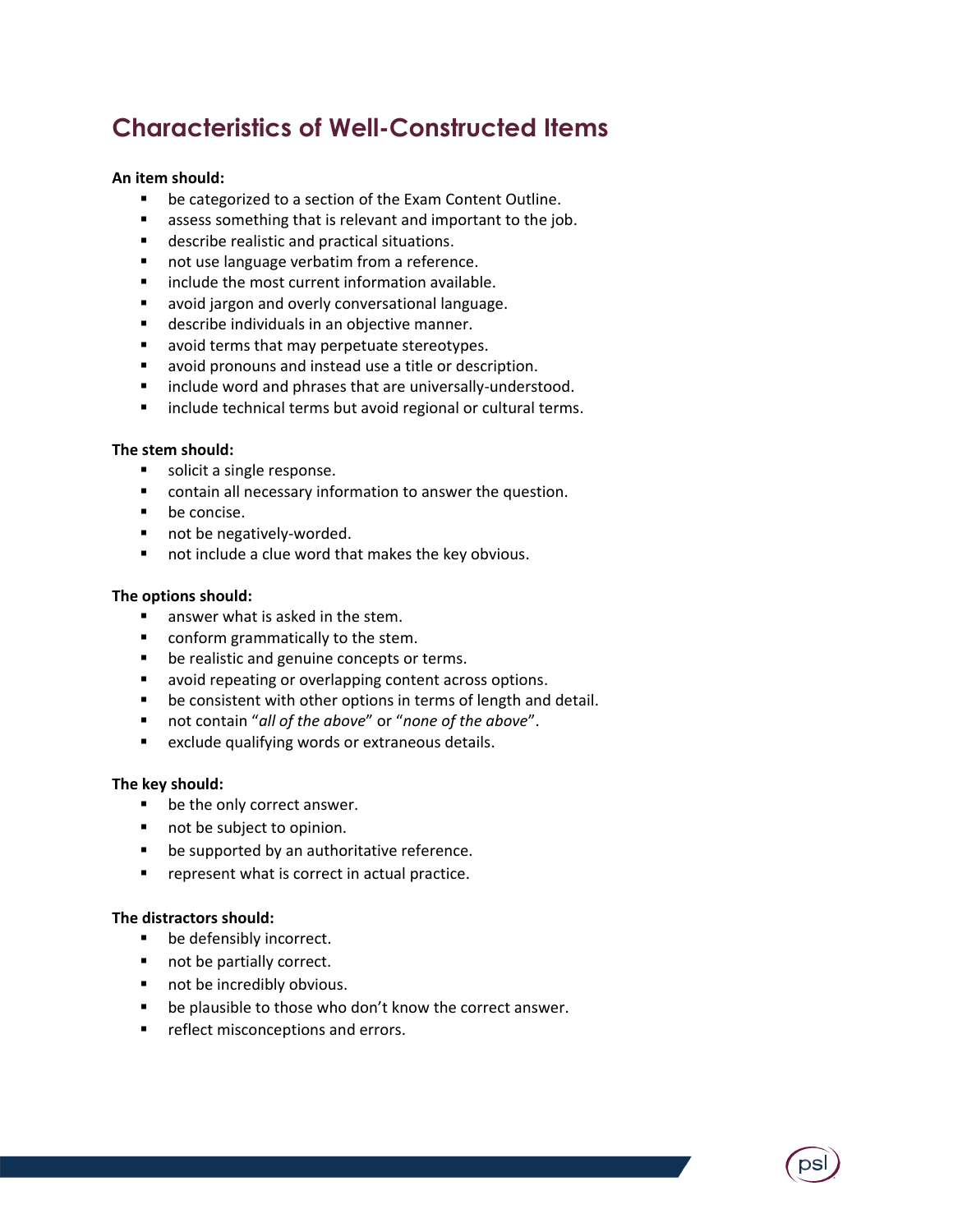# **Cognitive Level**

Identifying the cognitive level of an item will require consideration of the type of thinking required of a typical examinee responding to the item.

PSI uses either a two-level or three-level classification system to identify the level of thinking required to respond to an item. The models used are based on Bloom's taxonomy<sup>1</sup>.

- The two-level system includes: Recall and Application.
- The three-level system includes Recall and further subdivides Application-level items into: Application and Analysis.

The two-level system is typically preferred because the distinctions among levels 2 and 3 are often too granular for accurate and consistent classification. Further, the primary goal in classifying items to cognitive levels is to minimize or control the number of items classified to the first level such that the exam content is not overly rudimentary.

# **Level 1 – Recall**

Recall items primarily test the recognition or recall of information. Such items require predominantly an effort of memory. They include the recall of specific facts, concepts, principles, processes, procedures, or theories. To simplify, such an item will ordinarily be asking: "What is X?"

## *Example:*

 $\overline{\phantom{a}}$ 

What is the most populous city in the United States?

- A. Los Angeles
- B. Chicago
- C. Houston
- D. New York

<sup>1</sup> Bloom, B. S.; Engelhart, M. D.; Furst, E. J.; Hill, W. H.; Krathwohl, D. R. (1956). Taxonomy of educational objectives: The classification of educational goals. Handbook I: Cognitive domain. New York: David McKay Company.

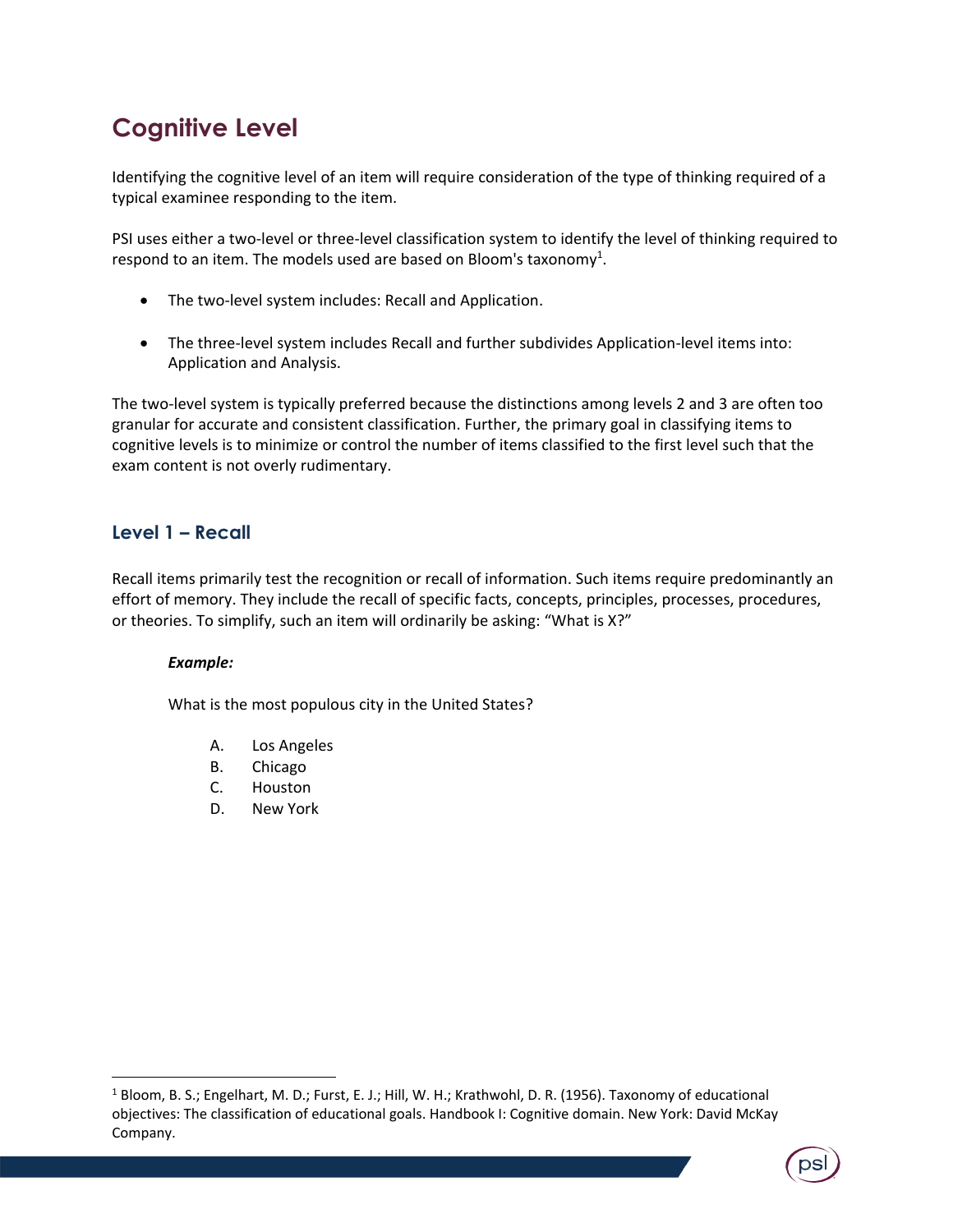## **Level 2 – Application**

Application items primarily test the interpretation or evaluation of information. These items require the application of known or presented information to solve or address situations, problems, and scenarios. Items could require examinees to make judgments concerning the effectiveness, appropriateness, or best course of action for a particular situation. Items at this level will ordinarily be asking: "Given the following information about Y, what is X?"

#### *Example:*

Which diagnosis is most appropriate for a 28-year-old individual who exhibits anhedonia, difficulty making decisions, and a recent change in sleeping habits?

- A. Generalized Anxiety Disorder
- B. Major Depressive Disorder
- C. Dissociative Identity Disorder
- D. Brief Psychotic Disorder

## **Level 3 – Analysis**

Analysis items primarily test the ability to analyze information. As with application items, these items require the application of known or presented information but with an emphasis on the interrelationships of multiple sources of data. Items at this level will ordinarily be asking: "Given the following information about Y and what is already known about Z, what is X?"

#### *Example:*

Which color in the spectrum of visible light appears most similar to ionizing radiation when shown on a spectroscope?

- A. Blue
- B. Red
- C. Violet
- D. Yellow

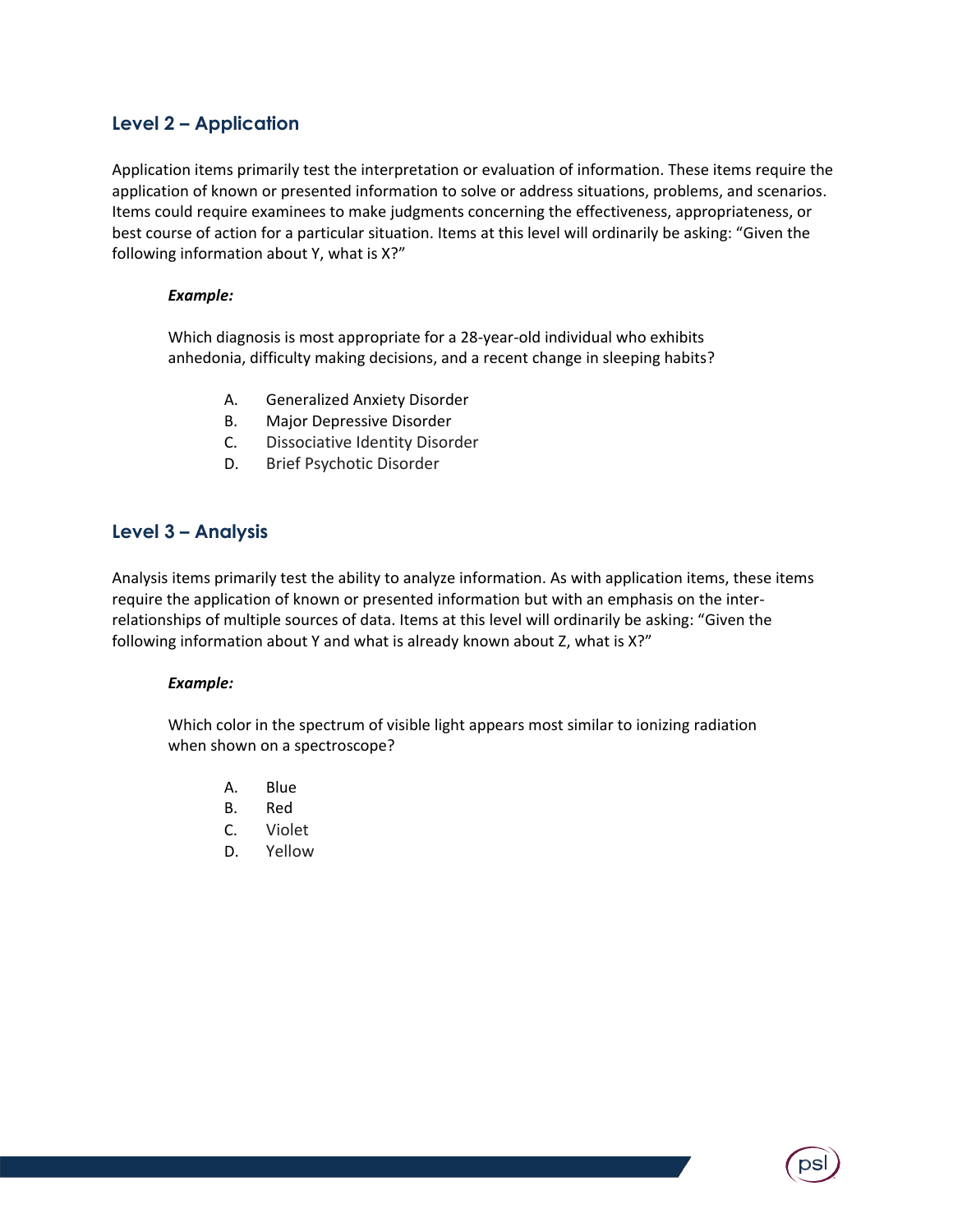# **The Item Writing Process**



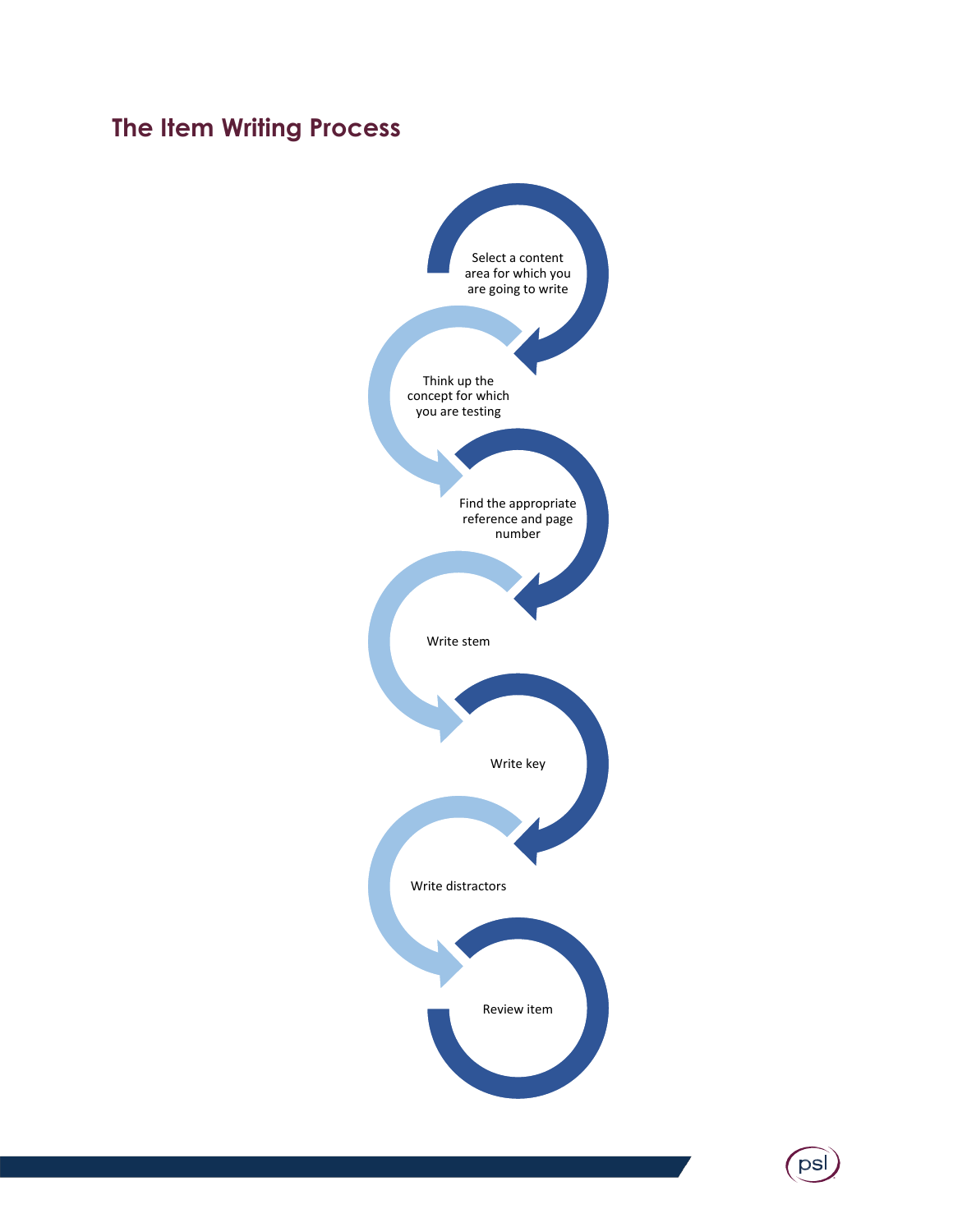

psl